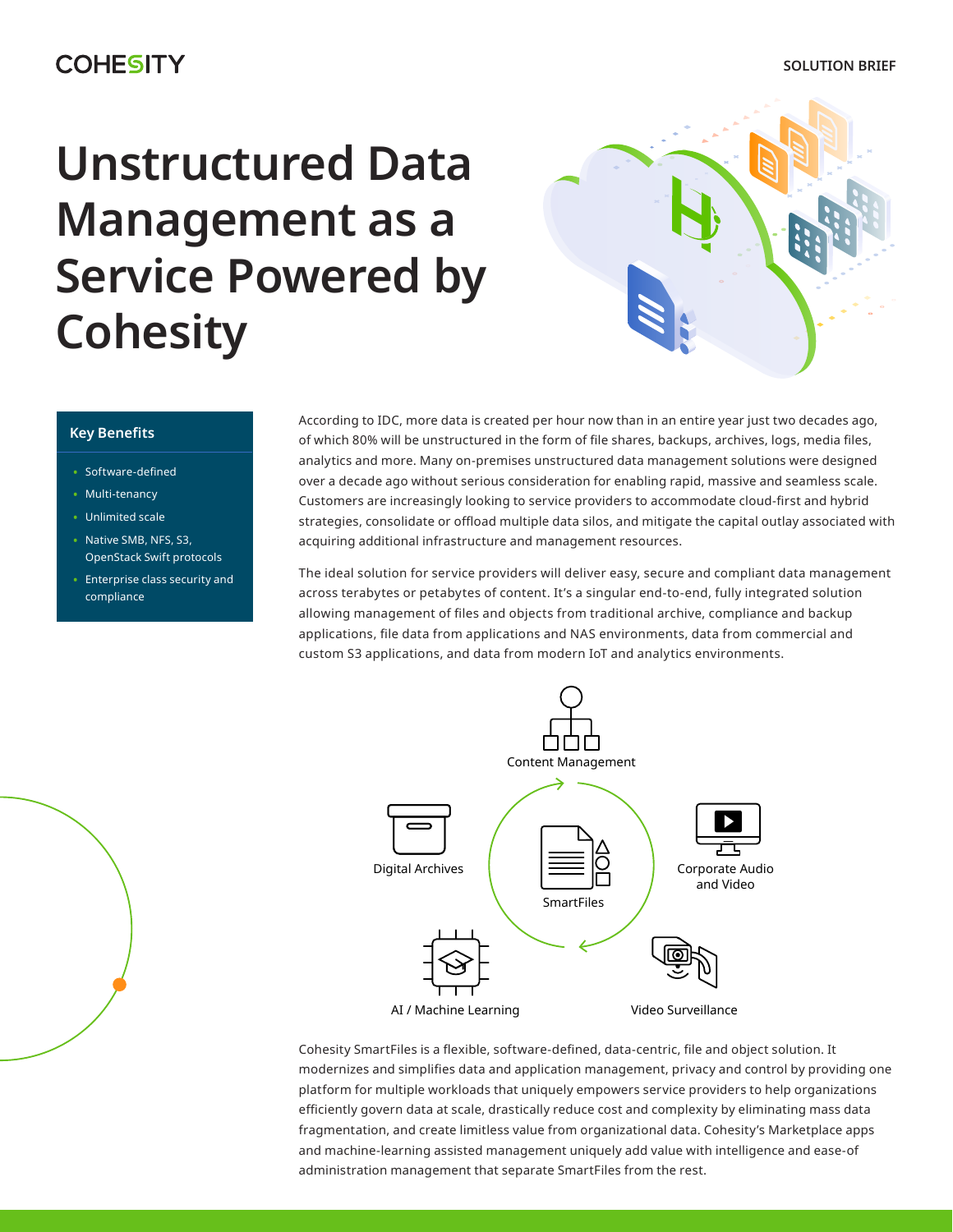

Delivery flexibility as cloud service and/or on-premises managed service

# Why Choose Cohesity for Unstructured Data Management as a Service?

Cohesity's primary value proposition for service providers is Simplicity. The Cohesity Helios platform modernizes service provider architectures to simplify service delivery silos so you can address multiple data management challenges while focusing on delivering superior customer experiences.

Designed with service provider considerations in mind from the outset, Cohesity SmartFiles is one of the discrete offerings we provide on top of the Helios platform, specifically for managing files and objects. It provides inherent hybrid connectivity for Unstructured Data Management as a Service.



One unified platform for a variety of unstructured data management services

**Multi-tenancy**: Support multiple customers and workloads on the same platform with secure namespace isolation and per-tenant encryption. Also ensure security of data at-rest and in-flight with VLAN support.

**Self-Service**: Pre-built integrations with VMware vCloud Director, ServiceNow, and VMware vRealize Suite, plus flexible options for self-service tenant management through Cohesity and third-party GUIssimplify operations.

**Multiprotocol Architecture**: SmartFiles provides native support for the NFSv3, CIFS, SMB 2.x, SMB 3.0, S3, and OpenStack Swift APIs, and allows for simultaneous multiprotocol access to the same data with unified permissions.

**Global Dedupe**: Optimizing capacity efficiency is paramount to cost reduction. Although SmartFiles tenants are securely isolated, the Cohesity platform's cross-tenant, global variable-length deduplication maximizes data reduction from identical data sets, resulting in lower costs for physical storage, a smaller footprint, lower energy consumption and easier management.

**Multicloud**: SmartFiles can be deployed on-premises and in the cloud with full data visibility and access across all SmartFiles locations. Data can be tiered, archived or replicated across one or more locations. SmartFiles' native S3 interface also allows it to be used as a target for your customers' cloud applications.

**Apps**: The Cohesity Marketplace adds a whole new dimension to unstructured data management a service for service providers. Apps on the Marketplace unlock a variety of differentiated and value-added services such as search, audit, anti-virus, and compliance that can be instantly deployed and run.

**Unified Management**: For service provider environments with globally distributed customers, SmartFiles provides global visibility and control and policies for governing data securely and efficiently from a single interface.

## Technical Advantages of Cohesity-Powered Unstructured Data Management as a Service

**Scale Without Boundaries**: Unlimited resource pools, snapshots, capacity, open and active connections, file size/name/path length, and performance linearity at scale.

**Role-Based Access Control**: Simplify user and group access to data utilizing credentials and permissions with Windows Active Directory and Kerberos mechanisms. Create and manage custom Cohesity cluster administration roles for domain users and groups.

# **COHESITY**